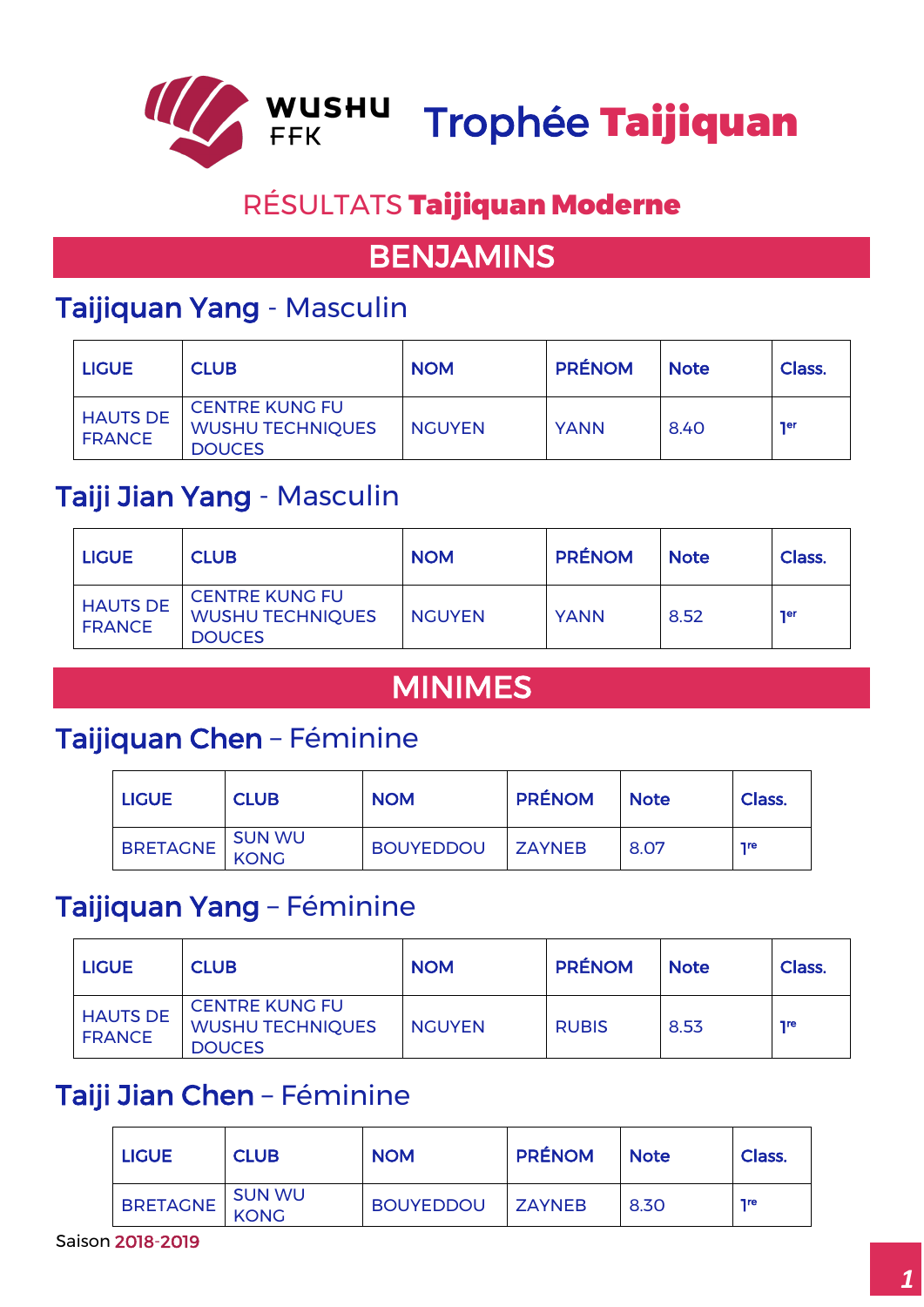# MINIMES

## Taiji Jian Yang – Féminine

| <b>LIGUE</b>                     | <b>CLUB</b>                                                       | <b>NOM</b>    | <b>PRÉNOM</b> | <b>Note</b> | Class.     |
|----------------------------------|-------------------------------------------------------------------|---------------|---------------|-------------|------------|
| <b>HAUTS DE</b><br><b>FRANCE</b> | <b>CENTRE KUNG FU</b><br><b>WUSHU TECHNIQUES</b><br><b>DOUCES</b> | <b>NGUYEN</b> | <b>RUBIS</b>  | 8.58        | <b>Tre</b> |

## **CADETS**

#### Taijiquan Chen – Masculin

| <b>LIGUE</b>                     | <b>CLUB</b>                                                       | <b>NOM</b>    | <b>PRÉNOM</b>  | <b>Note</b> | Class.     |
|----------------------------------|-------------------------------------------------------------------|---------------|----------------|-------------|------------|
| <b>HAUTS DE</b><br><b>FRANCE</b> | <b>CENTRE KUNG FU</b><br><b>WUSHU TECHNIQUES</b><br><b>DOUCES</b> | <b>NGUYEN</b> | <b>ÉTIENNE</b> | 8.55        | <b>Ter</b> |

### Taiji Jian Chen – Masculin

| <b>LIGUE</b>                     | <b>CLUB</b>                                                       | <b>NOM</b>    | <b>PRÉNOM</b>  | <b>Note</b> | Class.     |
|----------------------------------|-------------------------------------------------------------------|---------------|----------------|-------------|------------|
| <b>HAUTS DE</b><br><b>FRANCE</b> | <b>CENTRE KUNG FU</b><br><b>WUSHU TECHNIQUES</b><br><b>DOUCES</b> | <b>NGUYEN</b> | <b>ÉTIENNE</b> | 8.53        | <b>ner</b> |

## **SENIORS**

## Taijiquan Chen – Féminine

| <b>LIGUE</b>      | <b>CLUB</b>                    | <b>NOM</b>    | <b>PRÉNOM</b>                  | <b>Note</b> | Class.     |
|-------------------|--------------------------------|---------------|--------------------------------|-------------|------------|
| BRETAGNE   KARATÉ | <b>TEAM</b><br><b>BRESTOIS</b> | <b>AUTRET</b> | <b>CAROLE</b><br><b>BO RAM</b> | 8.57        | <b>Tre</b> |

### Taijiquan Chen – Masculin

| <b>LIGUE</b>                     | <b>CLUB</b>                                                       | <b>NOM</b>     | <b>PRÉNOM</b> | <b>Note</b> | Class.     |
|----------------------------------|-------------------------------------------------------------------|----------------|---------------|-------------|------------|
| <b>HAUTS DE</b><br><b>FRANCE</b> | <b>CENTRE KUNG FU</b><br><b>WUSHU TECHNIQUES</b><br><b>DOUCES</b> | <b>GONTIER</b> | LOUIS         | 8.03        | <b>ner</b> |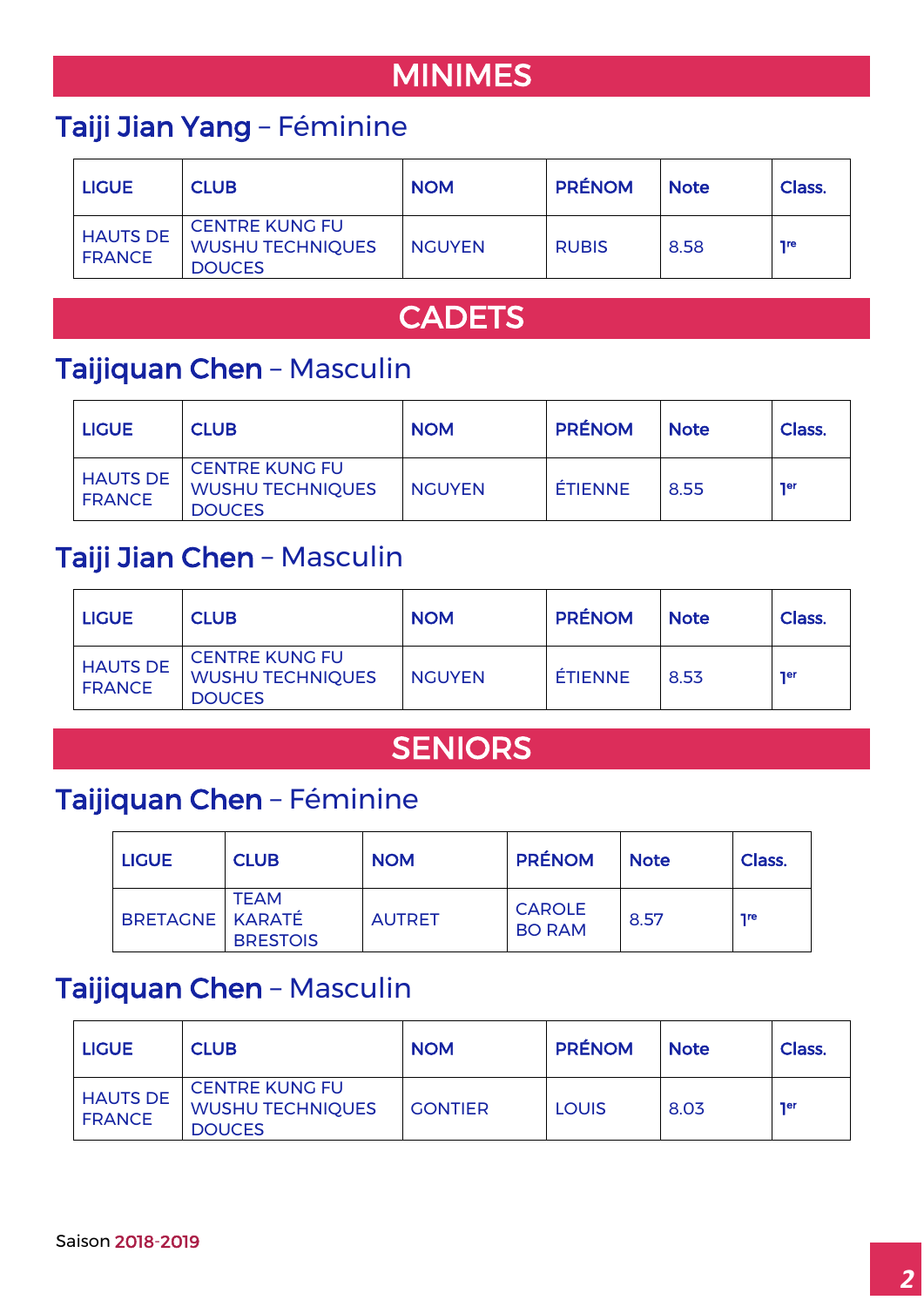# **SENIORS**

## Taijiquan Yang – Masculin

| <b>LIGUE</b> | <b>CLUB</b>                       | <b>NOM</b>     | <b>PRÉNOM</b> | <b>Note</b> | Class.     |
|--------------|-----------------------------------|----------------|---------------|-------------|------------|
| <b>IDF</b>   | <b>WUSHU</b><br><b>SAINT MAUR</b> | <b>REYNIER</b> | <b>MARTIN</b> | 8.07        | <b>ner</b> |

### Taiji Jian Chen – Féminine

| <b>LIGUE</b>    | <b>CLUB</b>                    | <b>NOM</b>    | <b>PRÉNOM</b>                  | <b>Note</b> | Class.     |
|-----------------|--------------------------------|---------------|--------------------------------|-------------|------------|
| BRETAGNE KARATÉ | <b>TEAM</b><br><b>BRESTOIS</b> | <b>AUTRET</b> | <b>CAROLE</b><br><b>BO RAM</b> | 8.50        | <b>Tre</b> |

### Taiji Jian Chen – Masculin

| <b>LIGUE</b>                     | <b>CLUB</b>                                                       | <b>NOM</b>     | <b>PRÉNOM</b> | <b>Note</b> | Class.     |
|----------------------------------|-------------------------------------------------------------------|----------------|---------------|-------------|------------|
| <b>HAUTS DE</b><br><b>FRANCE</b> | <b>CENTRE KUNG FU</b><br><b>WUSHU TECHNIQUES</b><br><b>DOUCES</b> | <b>GONTIER</b> | <b>LOUIS</b>  | 8.30        | <b>ner</b> |

#### Taiji Jian Yang – Masculin

| <b>LIGUE</b> | <b>CLUB</b>                       | <b>NOM</b>     | <b>PRÉNOM</b> | <b>Note</b> | Class.     |
|--------------|-----------------------------------|----------------|---------------|-------------|------------|
| <b>IDF</b>   | <b>WUSHU</b><br><b>SAINT MAUR</b> | <b>REYNIER</b> | <b>MARTIN</b> | 8.25        | <b>ner</b> |

# VÉTÉRANS 1-2

### Taijiquan Chen – Masculin

| <b>LIGUE</b>              | <b>CLUB</b>                                                       | <b>NOM</b>        | <b>PRÉNOM</b>  | <b>Note</b> | Class.     |
|---------------------------|-------------------------------------------------------------------|-------------------|----------------|-------------|------------|
| <b>HAUTS DE</b><br>France | <b>CENTRE KUNG FU</b><br><b>WUSHU TECHNIQUES</b><br><b>DOUCES</b> | <b>GUILLOUARD</b> | ALEXANDRE 8.00 |             | <b>ner</b> |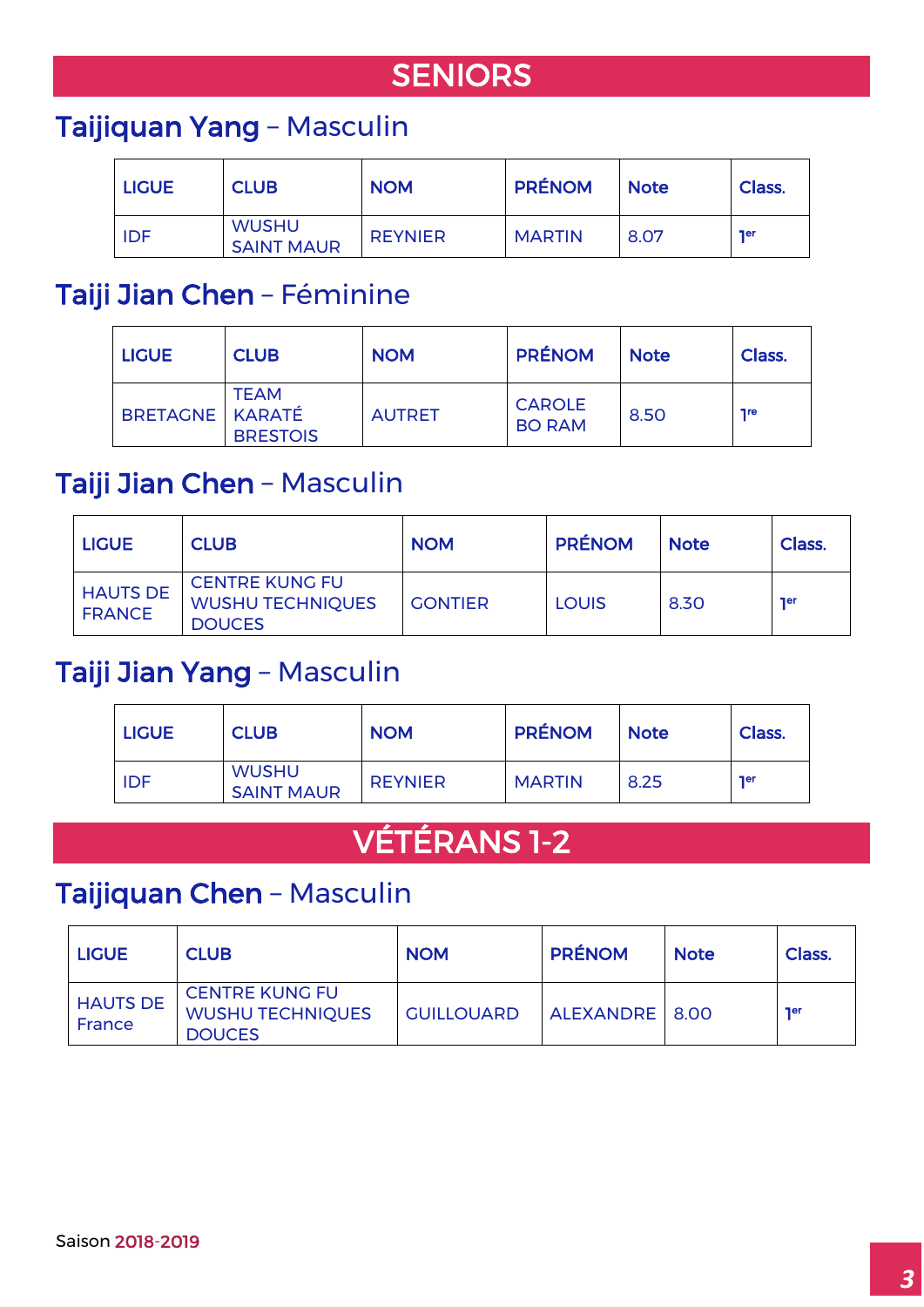# VÉTÉRANS 1-2

## Taijiquan Yang – Féminine

| <b>LIGUE</b>     | <b>CLUB</b>                                      | <b>NOM</b>                         | <b>PRÉNOM</b>    | <b>Note</b> | Class.           |
|------------------|--------------------------------------------------|------------------------------------|------------------|-------------|------------------|
| <b>IDF</b>       | <b>PARIS JING WU HUI</b>                         | <b>GATELLIER</b>                   | <b>VIRGINIE</b>  | 8.17        | <b>Tre</b>       |
| <b>NORMANDIE</b> | <b>FRANCE ASSOCIATION</b><br><b>QIGONG SANTÉ</b> | <b>PEREIRA-</b><br><b>CARNEIRO</b> | <b>FLORENCE</b>  | 7.97        | <b>2ème</b>      |
| <b>IDF</b>       | <b>WUSHU SAINT MAUR</b>                          | <b>RAESE</b>                       | <b>SHORHREH</b>  | 7.83        | 3 <sup>ème</sup> |
| <b>IDF</b>       | <b>WUSHU SAINT MAUR</b>                          | <b>TROLEZ</b>                      | <b>STEPHANIE</b> | 7.73        | 4 <sup>ème</sup> |

### Taiji Jian Chen – Masculin

| <b>LIGUE</b>              | <b>CLUB</b>                                                       | <b>NOM</b>                     | <b>PRÉNOM</b>  | <b>Note</b> | Class.     |
|---------------------------|-------------------------------------------------------------------|--------------------------------|----------------|-------------|------------|
|                           | <b>BRETAGNE I SUN WU KONG</b>                                     | <b>JEAN</b><br><b>BAPTISTE</b> | <b>JOSUÉ</b>   | 8.29        | <b>ner</b> |
| <b>HAUTS DE</b><br>France | <b>CENTRE KUNG FU</b><br><b>WUSHU TECHNIQUES</b><br><b>DOUCES</b> | <b>GUILLOUARD</b>              | ALEXANDRE 8.28 |             | $2$ ème    |

## Taiji Jian Yang – Féminine

| <b>LIGUE</b>     | <b>CLUB</b>                                      | <b>NOM</b>                         | <b>PRÉNOM</b>          | <b>Note</b> | Class.           |
|------------------|--------------------------------------------------|------------------------------------|------------------------|-------------|------------------|
| <b>IDF</b>       | <b>PARIS JING WU HUI</b>                         | <b>GATELLIER</b>                   | <b>VIRGINIE</b>        | 8.32        | <b>Tre</b>       |
| <b>NORMANDIE</b> | <b>FRANCE ASSOCIATION</b><br><b>QIGONG SANTÉ</b> | <b>PEREIRA-</b><br><b>CARNEIRO</b> | <b>FLORENCE</b>        | 8.02        | 2ème             |
| <b>IDF</b>       | <b>WUSHU SAINT MAUR</b>                          | <b>TROLEZ</b>                      | <b>STEPHANIE</b>       | 8.01        | 3 <sup>ème</sup> |
| <b>IDF</b>       | <b>WUSHU SAINT MAUR</b>                          | <b>RAESE</b>                       | <b>SHORHREH   7.90</b> |             | ∡ème             |

# VÉTÉRANS 3-4

## Taijiquan Chen – Masculin

| <b>LIGUE</b>                     | <b>CLUB</b>                                                       | <b>NOM</b>    | <b>PRÉNOM</b>   | <b>Note</b> | Class.     |
|----------------------------------|-------------------------------------------------------------------|---------------|-----------------|-------------|------------|
| <b>HAUTS DE</b><br><b>FRANCE</b> | <b>CENTRE KUNG FU</b><br><b>WUSHU TECHNIQUES</b><br><b>DOUCES</b> | <b>NGUYEN</b> | <b>PHILIPPE</b> | 8.57        | <b>ner</b> |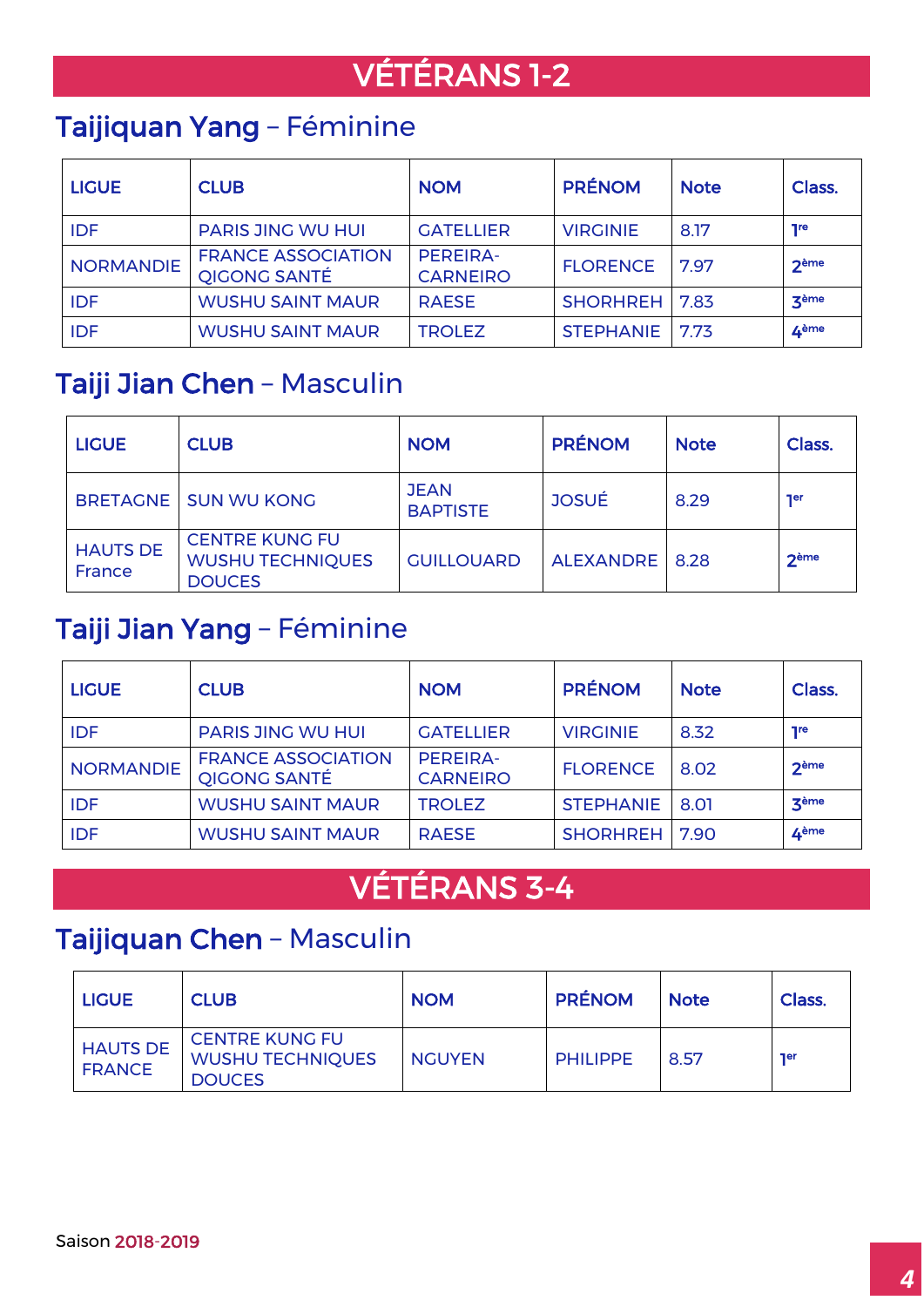# VÉTÉRANS 3-4

## Taijiquan Yang – Féminine

| <b>LIGUE</b>     | <b>CLUB</b>                                      | <b>NOM</b>       | <b>PRÉNOM</b>                     | <b>Note</b> | Class.     |
|------------------|--------------------------------------------------|------------------|-----------------------------------|-------------|------------|
| <b>NORMANDIE</b> | <b>FRANCE ASSOCIATION</b><br><b>QIGONG SANTÉ</b> | <b>BRIERE</b>    | <b>MARIE-</b><br><b>CHRISTINE</b> | 7.95        | <b>1re</b> |
| <b>IDF</b>       | <b>DRAGON BUSSY</b>                              | <b>TRAN CONG</b> | <b>FRANCINE</b>                   | 7.93        | $2$ ème    |

## Taijiquan Yang – Masculin

| <b>LIGUE</b>                                    | <b>CLUB</b>                                      | <b>NOM</b>                  | <b>PRÉNOM</b>  | <b>Note</b> | Class.           |
|-------------------------------------------------|--------------------------------------------------|-----------------------------|----------------|-------------|------------------|
| <b>NORMANDIE</b>                                | <b>FRANCE ASSOCIATION</b><br><b>QIGONG SANTÉ</b> | PEREIRA-<br><b>CARNEIRO</b> | <b>PATRICK</b> | 8.13        | <b>Ter</b>       |
| <b>NORMANDIE</b>                                | <b>FRANCE ASSOCIATION</b><br><b>QIGONG SANTÉ</b> | <b>BRIERE</b>               | <b>GÉRARD</b>  | 7.92        | 2 <sup>eme</sup> |
| <b>AUVERGNE</b><br><b>RHONE</b><br><b>ALPES</b> | <b>KARATÉ CLUB VIENNE</b>                        | <b>BONNARD</b>              | <b>MICHEL</b>  | 7.77        | zème             |

#### Taiji Jian Chen – Masculin

| <b>LIGUE</b>                     | <b>CLUB</b>                                                       | <b>NOM</b>    | <b>PRÉNOM</b>   | <b>Note</b> | Class.     |
|----------------------------------|-------------------------------------------------------------------|---------------|-----------------|-------------|------------|
| <b>HAUTS DE</b><br><b>FRANCE</b> | <b>CENTRE KUNG FU</b><br><b>WUSHU TECHNIQUES</b><br><b>DOUCES</b> | <b>NGUYEN</b> | <b>PHILIPPE</b> | 8.50        | <b>ner</b> |

## Taiji Jian Yang – Féminine

| <b>LIGUE</b>     | <b>CLUB</b>                                      | <b>NOM</b>       | <b>PRÉNOM</b>                     | <b>Note</b> | Class.     |
|------------------|--------------------------------------------------|------------------|-----------------------------------|-------------|------------|
| IDF              | <b>DRAGON BUSSY</b>                              | <b>TRAN CONG</b> | <b>FRANCINE</b>                   | 8.37        | <b>Tre</b> |
| <b>NORMANDIE</b> | <b>FRANCE ASSOCIATION</b><br><b>QIGONG SANTÉ</b> | <b>BRIERE</b>    | <b>MARIE-</b><br><b>CHRISTINE</b> | 8.05        | $2$ ème    |

### Taiji Jian Yang – Masculin

| <b>LIGUE</b>     | <b>CLUB</b>                                      | <b>NOM</b>                  | <b>PRÉNOM</b>  | <b>Note</b> | Class.     |
|------------------|--------------------------------------------------|-----------------------------|----------------|-------------|------------|
| <b>NORMANDIE</b> | <b>FRANCE ASSOCIATION</b><br><b>QIGONG SANTÉ</b> | PEREIRA-<br><b>CARNEIRO</b> | <b>PATRICK</b> | 8.27        | <b>ner</b> |
| <b>NORMANDIE</b> | <b>FRANCE ASSOCIATION</b><br><b>QIGONG SANTÉ</b> | <b>BRIERE</b>               | <b>GÉRARD</b>  | 8.13        | $2$ ème    |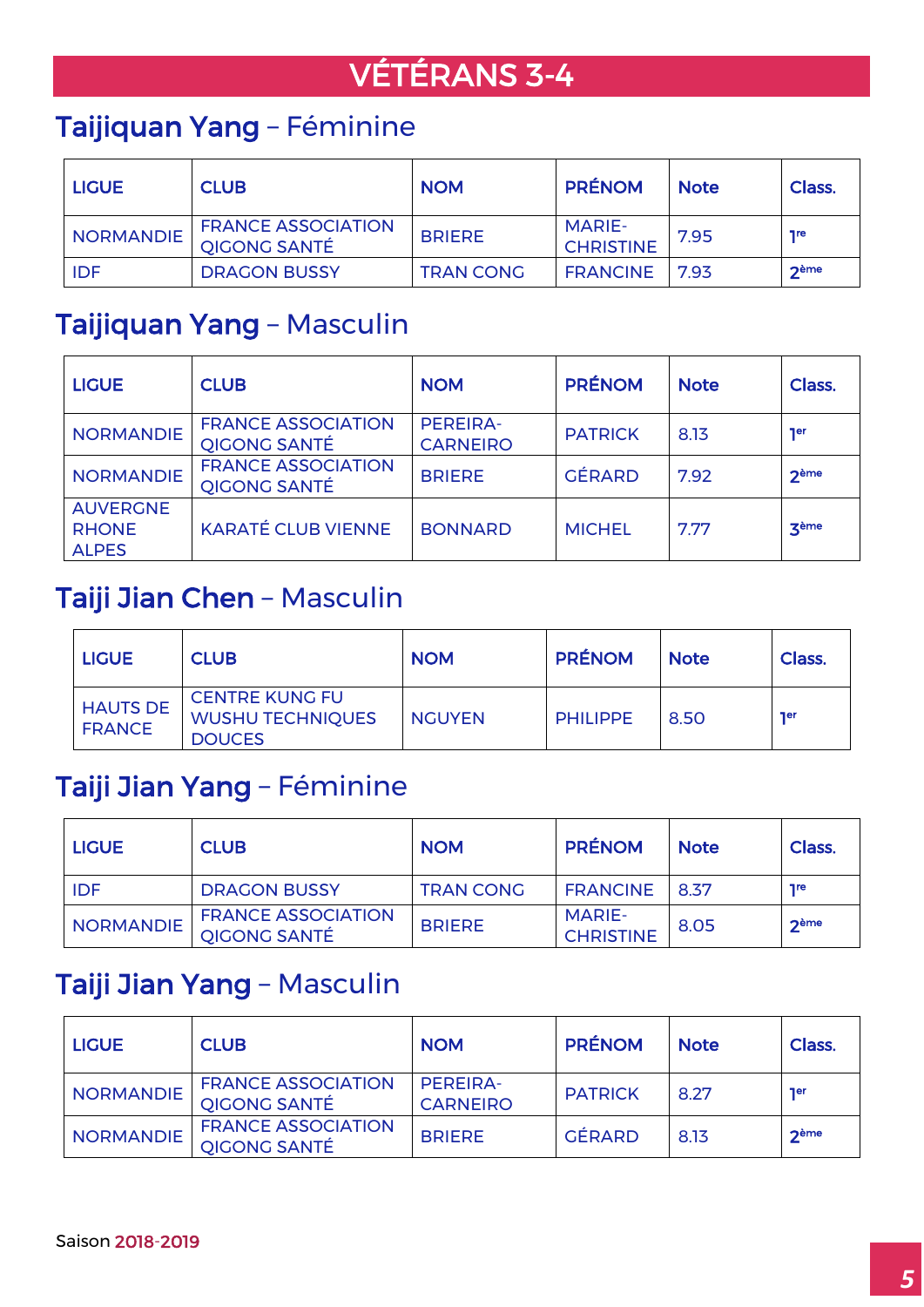

# RÉSULTATS Taijiquan Traditionnel

## BENJAMINS

#### 42 mvts - Masculin

| <b>LIGUE</b>                     | <b>CLUB</b>                                                       | <b>NOM</b>      | <b>PRÉNOM</b>  | <b>Note</b> | Class.          |
|----------------------------------|-------------------------------------------------------------------|-----------------|----------------|-------------|-----------------|
| <b>HAUTS DE</b><br><b>FRANCE</b> | <b>CENTRE KUNG FU</b><br><b>WUSHU TECHNIQUES</b><br><b>DOUCES</b> | <b>NGUYEN</b>   | <b>YANN</b>    | 8.63        | <b>ner</b>      |
| <b>HAUTS DE</b><br><b>FRANCE</b> | <b>CENTRE KUNG FU</b><br><b>WUSHU TECHNIQUES</b><br><b>DOUCES</b> | <b>WICHMANN</b> | <b>LEANDRE</b> | 8.50        | 2 <sub>em</sub> |

#### 42 mvts Jian - Masculin

| <b>LIGUE</b>                     | <b>CLUB</b>                                                       | <b>NOM</b>      | <b>PRÉNOM</b>  | <b>Note</b> | Class.      |
|----------------------------------|-------------------------------------------------------------------|-----------------|----------------|-------------|-------------|
| <b>HAUTS DE</b><br><b>FRANCE</b> | <b>CENTRE KUNG FU</b><br><b>WUSHU TECHNIQUES</b><br><b>DOUCES</b> | <b>NGUYEN</b>   | <b>YANN</b>    | 8.60        | <b>Ter</b>  |
| <b>HAUTS DE</b><br><b>FRANCE</b> | <b>CENTRE KUNG FU</b><br><b>WUSHU TECHNIQUES</b><br><b>DOUCES</b> | <b>WICHMANN</b> | <b>LEANDRE</b> | 8.33        | <b>2ème</b> |

## MINIMES

## 42 mvts - Féminine

| <b>LIGUE</b>                     | <b>CLUB</b>                                                       | <b>NOM</b>    | <b>PRÉNOM</b> | <b>Note</b> | Class.     |
|----------------------------------|-------------------------------------------------------------------|---------------|---------------|-------------|------------|
| <b>HAUTS DE</b><br><b>FRANCE</b> | <b>CENTRE KUNG FU</b><br><b>WUSHU TECHNIQUES</b><br><b>DOUCES</b> | <b>NGUYEN</b> | <b>RUBIS</b>  | 8.72        | <b>Tre</b> |

### 42 mvts Jian - Féminine

| <b>LIGUE</b>                     | <b>CLUB</b>                                                       | <b>NOM</b>    | <b>PRÉNOM</b> | <b>Note</b> | Class.     |
|----------------------------------|-------------------------------------------------------------------|---------------|---------------|-------------|------------|
| <b>HAUTS DE</b><br><b>FRANCE</b> | <b>CENTRE KUNG FU</b><br><b>WUSHU TECHNIQUES</b><br><b>DOUCES</b> | <b>NGUYEN</b> | <b>RUBIS</b>  | 8.57        | <b>Tre</b> |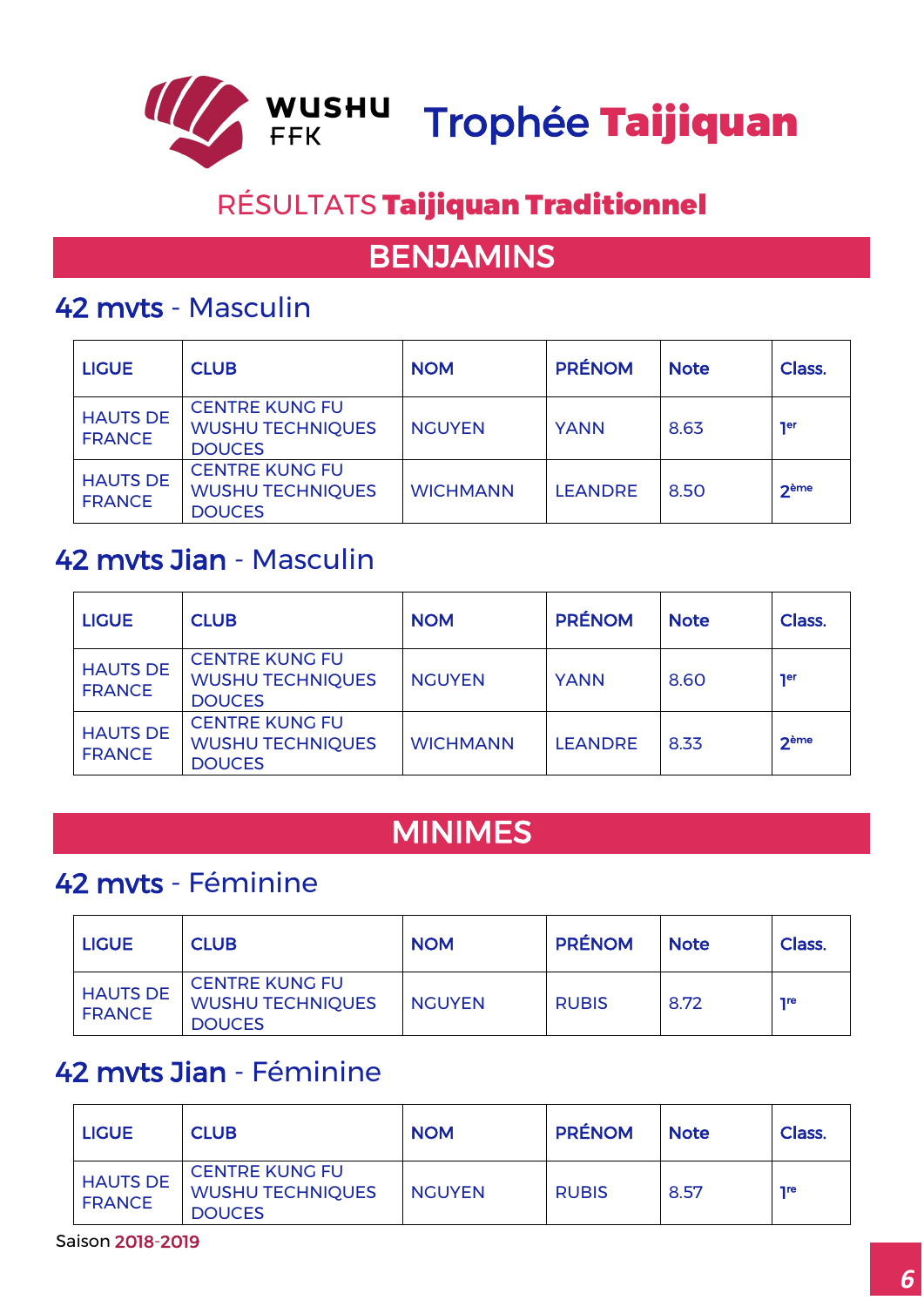## **CADETS**

### 24 mvts - Masculin

| <b>LIGUE</b> | <b>CLUB</b>                  | <b>NOM</b> | <b>PRÉNOM</b>  | I Note | Class.     |
|--------------|------------------------------|------------|----------------|--------|------------|
|              | <b>OCCITANIE   MENG DIAO</b> | <b>RFY</b> | <b>OLIVIER</b> | 7.50   | <b>ner</b> |

### 42 mvts - Masculin

| <b>LIGUE</b>                     | <b>CLUB</b>                                                       | <b>NOM</b>    | <b>PRÉNOM</b>  | <b>Note</b> | Class.     |
|----------------------------------|-------------------------------------------------------------------|---------------|----------------|-------------|------------|
| <b>HAUTS DE</b><br><b>FRANCE</b> | <b>CENTRE KUNG FU</b><br><b>WUSHU TECHNIQUES</b><br><b>DOUCES</b> | <b>NGUYEN</b> | <b>ÉTIENNE</b> | 8.70        | <b>ner</b> |

### 42 mvts Jian - Masculin

| <b>LIGUE</b>                     | <b>CLUB</b>                                                       | <b>NOM</b>    | <b>PRÉNOM</b>  | <b>Note</b> | Class.     |
|----------------------------------|-------------------------------------------------------------------|---------------|----------------|-------------|------------|
| <b>HAUTS DE</b><br><b>FRANCE</b> | <b>CENTRE KUNG FU</b><br><b>WUSHU TECHNIQUES</b><br><b>DOUCES</b> | <b>NGUYEN</b> | <b>ÉTIENNE</b> | 8.65        | <b>Ter</b> |

### Taiji Shan - Masculin

| <b>LIGUE</b> | <b>CLUB</b>                  | <b>NOM</b> | <b>PRÉNOM</b>  | <b>Note</b> | Class.     |
|--------------|------------------------------|------------|----------------|-------------|------------|
|              | <b>OCCITANIE   MENG DIAO</b> | <b>RFY</b> | <b>OLIVIER</b> | 8.18        | <b>ner</b> |

## SENIORS

## 42 mvts - Masculin

| <b>LIGUE</b>                     | <b>CLUB</b>                                                       | <b>NOM</b>     | <b>PRÉNOM</b> | <b>Note</b> | Class.     |
|----------------------------------|-------------------------------------------------------------------|----------------|---------------|-------------|------------|
| <b>HAUTS DE</b><br><b>FRANCE</b> | <b>CENTRE KUNG FU</b><br><b>WUSHU TECHNIQUES</b><br><b>DOUCES</b> | <b>GONTIER</b> | <b>LOUIS</b>  | 8.36        | <b>ner</b> |
| <b>IDF</b>                       | <b>WUSHU SAINT MAUR</b>                                           | <b>REYNIER</b> | <b>MARTIN</b> | 8.35        | $2$ ème    |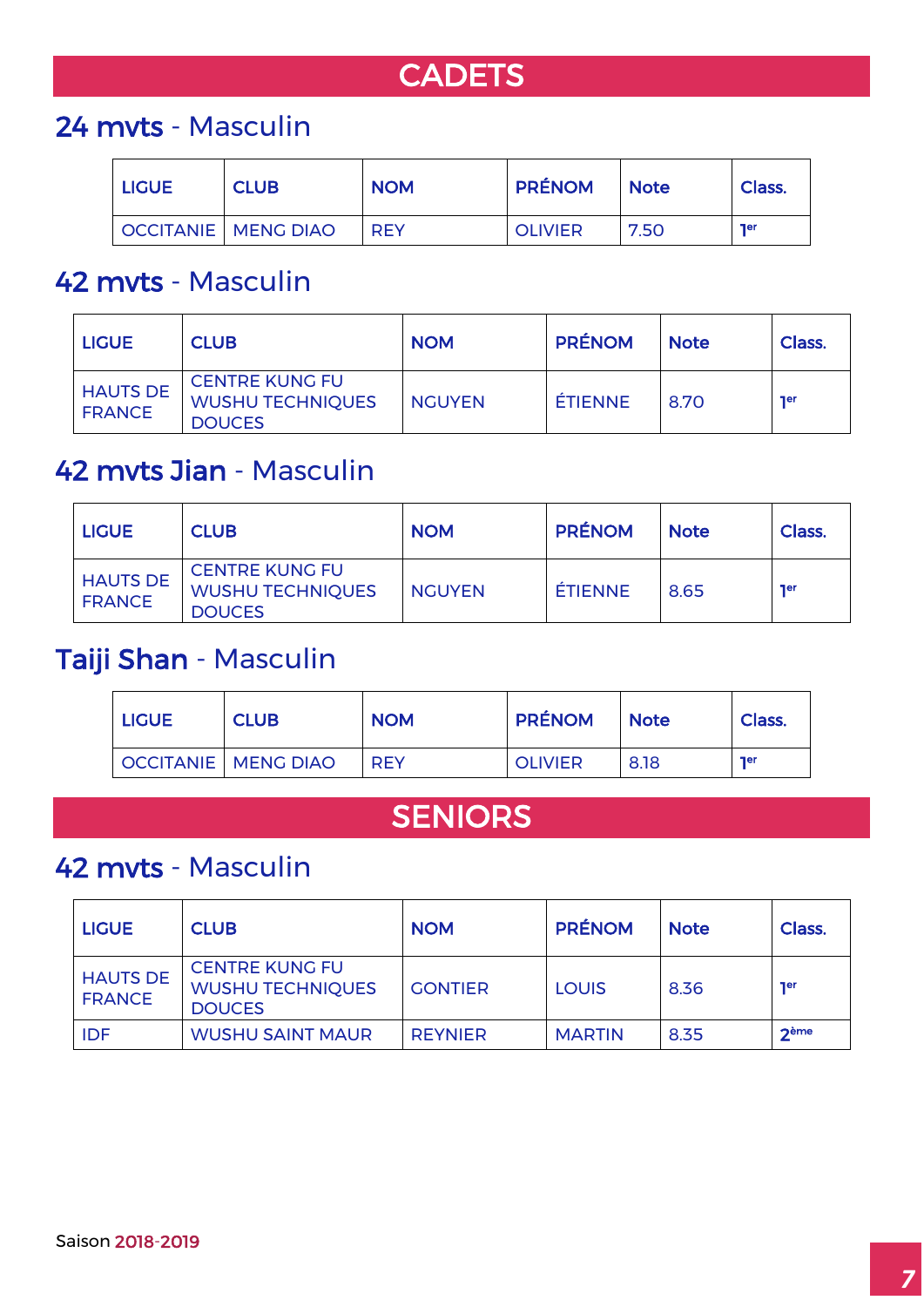# **SENIORS**

## 42 mvts Jian - Masculin

| <b>LIGUE</b>                     | <b>CLUB</b>                                                       | <b>NOM</b>     | <b>PRÉNOM</b> | <b>Note</b> | Class.     |
|----------------------------------|-------------------------------------------------------------------|----------------|---------------|-------------|------------|
| <b>HAUTS DE</b><br><b>FRANCE</b> | <b>CENTRE KUNG FU</b><br><b>WUSHU TECHNIQUES</b><br><b>DOUCES</b> | <b>GONTIER</b> | LOUIS         | 8.27        | <b>Ter</b> |

## Taiji Shan - Masculin

| <b>LIGUE</b> | <b>CLUB</b>                       | <b>NOM</b>     | <b>PRÉNOM</b> | <b>Note</b> | Class.     |
|--------------|-----------------------------------|----------------|---------------|-------------|------------|
| <b>IDF</b>   | <b>WUSHU</b><br><b>SAINT MAUR</b> | <b>REYNIER</b> | <b>MARTIN</b> | 8.17        | <b>ner</b> |

# VÉTÉRANS 1-2

### 24 mvts - Féminine

| <b>LIGUE</b>                             | <b>CLUB</b> | <b>NOM</b>     | <b>PRÉNOM</b> | <b>Note</b> | Class.     |
|------------------------------------------|-------------|----------------|---------------|-------------|------------|
| NOUVELLE AU JARDIN<br>AQUITAINE   DU TAO |             | <b>MAUBERT</b> | JOHANNA 7.30  |             | <b>Tre</b> |

### 42 mvts - Féminine

| <b>LIGUE</b> | <b>CLUB</b>                        | <b>NOM</b>       | <b>PRÉNOM</b>    | <b>Note</b> | Class.     |
|--------------|------------------------------------|------------------|------------------|-------------|------------|
| <b>IDF</b>   | <b>PARIS JING</b><br><b>WU HUI</b> | <b>GATELLIER</b> | <b>VIRGINIE</b>  | 8.35        | <b>Tre</b> |
| IDF          | <b>WUSHU</b><br><b>SAINT-MAUR</b>  | <b>TROLEZ</b>    | STEPHANIE   8.08 |             | $2$ ème    |

#### 42 mvts - Masculin

| <b>LIGUE</b>                     | <b>CLUB</b>                                                       | <b>NOM</b>        | <b>PRÉNOM</b>    | <b>Note</b> | Class.     |
|----------------------------------|-------------------------------------------------------------------|-------------------|------------------|-------------|------------|
| <b>HAUTS DE</b><br><b>FRANCE</b> | <b>CENTRE KUNG FU</b><br><b>WUSHU TECHNIQUES</b><br><b>DOUCES</b> | <b>GUILLOUARD</b> | ALEXANDRE   8.27 |             | <b>ner</b> |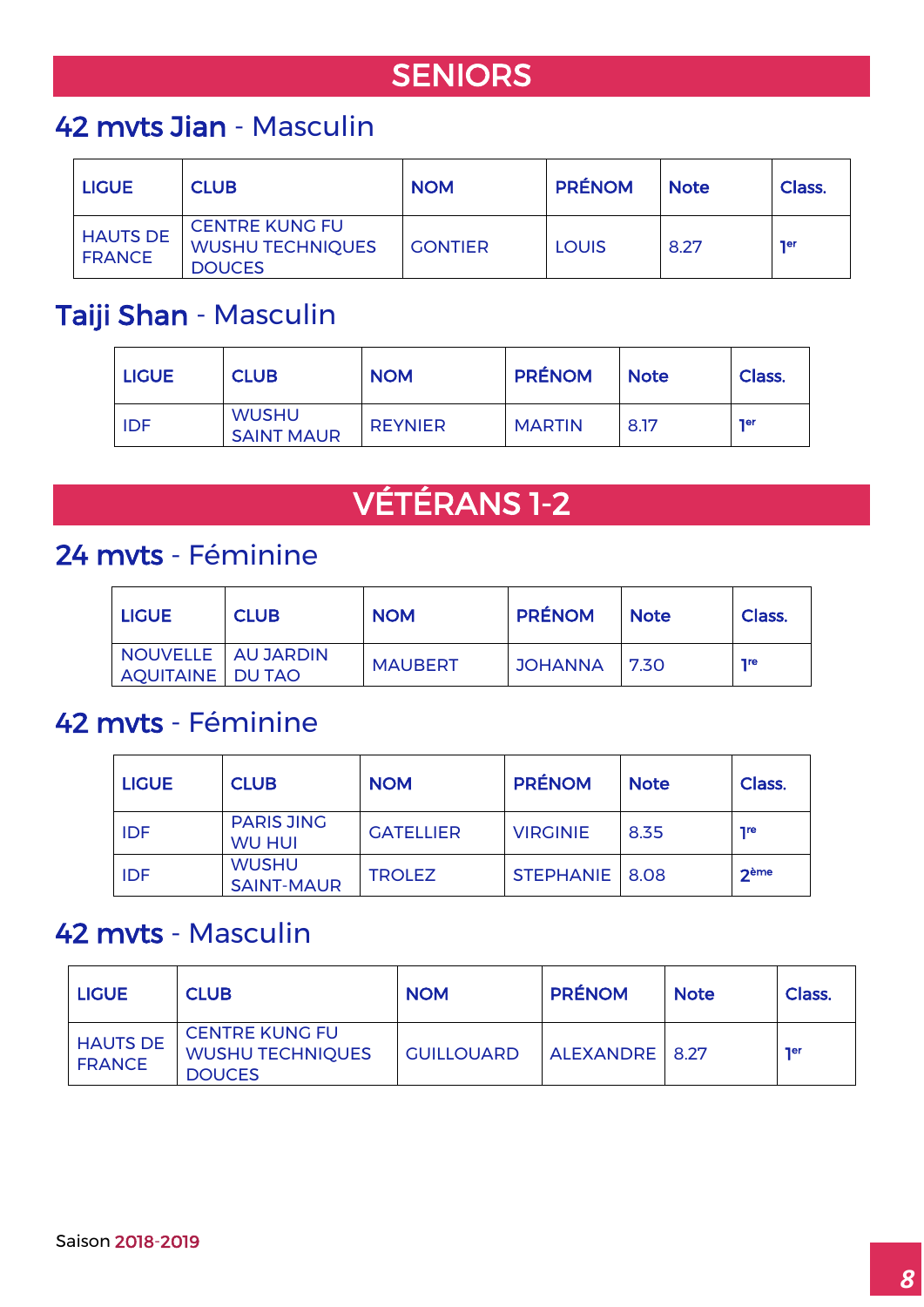# VÉTÉRANS 1-2

## Taijiquan Chen (hors classique) - Masculin

| <b>LIGUE</b>                | <b>CLUB</b>                | <b>NOM</b>      | <b>PRÉNOM</b> | <b>Note</b> | Class.     |
|-----------------------------|----------------------------|-----------------|---------------|-------------|------------|
| <b>AQUITAINE   MARTIAUX</b> | <b>NOUVELLE AUNIS ARTS</b> | <b>TEMPLIER</b> | <b>DAVID</b>  | 7.95        | <b>Ter</b> |

### Taijiquan Yang (hors classique) - Féminine

| <b>LIGUE</b>                | <b>CLUB</b>                        | <b>NOM</b>      | <b>PRÉNOM</b> | <b>Note</b> | Class.     |
|-----------------------------|------------------------------------|-----------------|---------------|-------------|------------|
|                             | OCCITANIE   ARBORESCENCE   PRADOUX |                 | <b>SANDRA</b> | 8.13        | <b>Tre</b> |
| <b>AQUITAINE   MARTIAUX</b> | NOUVELLE   AUNIS ARTS              | <b>ROUSSEAU</b> | YASMINA       | 7.53        | $2$ ème    |

## Taijiquan Yang (hors classique) – Masculin

| <b>LIGUE</b>                        | <b>CLUB</b>                          | <b>NOM</b>        | <b>PRÉNOM</b>   | <b>Note</b> | Class.           |
|-------------------------------------|--------------------------------------|-------------------|-----------------|-------------|------------------|
| <b>NOUVELLE</b><br><b>AQUITAINE</b> | <b>AUNIS ARTS</b><br><b>MARTIAUX</b> | <b>NENER</b>      | <b>JAMES</b>    | 8.25        | 1 <sup>er</sup>  |
| <b>NOUVELLE</b><br><b>AQUITAINE</b> | <b>AUNIS ARTS</b><br><b>MARTIAUX</b> | <b>HUMBERT</b>    | <b>LOIC</b>     | 8.00        | <b>2ème</b>      |
| <b>NOUVELLE</b><br><b>AQUITAINE</b> | <b>AUNIS ARTS</b><br><b>MARTIAUX</b> | <b>BARTHELEMY</b> | <b>PIERRE</b>   | 7.53        | zème             |
| <b>NOUVELLE</b><br><b>AQUITAINE</b> | <b>AUNIS ARTS</b><br><b>MARTIAUX</b> | <b>GANTOIS</b>    | <b>PATRICK</b>  | 7.50        | 4 <sup>ème</sup> |
| <b>NOUVELLE</b><br><b>AQUITAINE</b> | <b>AUNIS ARTS</b><br><b>MARTIAUX</b> | <b>CAILLAUD</b>   | <b>PHILIPPE</b> | 7.47        | 5 <sup>ème</sup> |

### Bagua Zhang – Masculin

| <b>LIGUE</b>         | <b>CLUB</b>         | <b>NOM</b>     | <b>PRÉNOM</b> | <b>Note</b> | Class.     |
|----------------------|---------------------|----------------|---------------|-------------|------------|
| AQUITAINE   MARTIAUX | NOUVELLE AUNIS ARTS | <b>HUMBERT</b> | <b>LOIC</b>   | 8.00        | <b>Ter</b> |

## Autres Styles Neijia Mains Nues – Masculin

| <b>LIGUE</b>           | <b>CLUB</b>                  | <b>NOM</b>                     | <b>PRÉNOM</b>  | <b>Note</b> | Class.       |
|------------------------|------------------------------|--------------------------------|----------------|-------------|--------------|
| <b>BRETAGNE</b>        | <b>SUN WU</b><br><b>KONG</b> | <b>JEAN</b><br><b>BAPTISTE</b> | <b>JOSUÉ</b>   | 8.13        | <b>Ter</b>   |
| <b>OCCITANIE</b>   GKB |                              | <b>DUSSERM</b>                 | <b>SYLVAIN</b> | 7.94        | $2$ ème      |
| <b>OCCITANIE</b>   GKB |                              | <b>JAFER</b>                   | <b>DIMITRI</b> | 7.93        | <b>3</b> ème |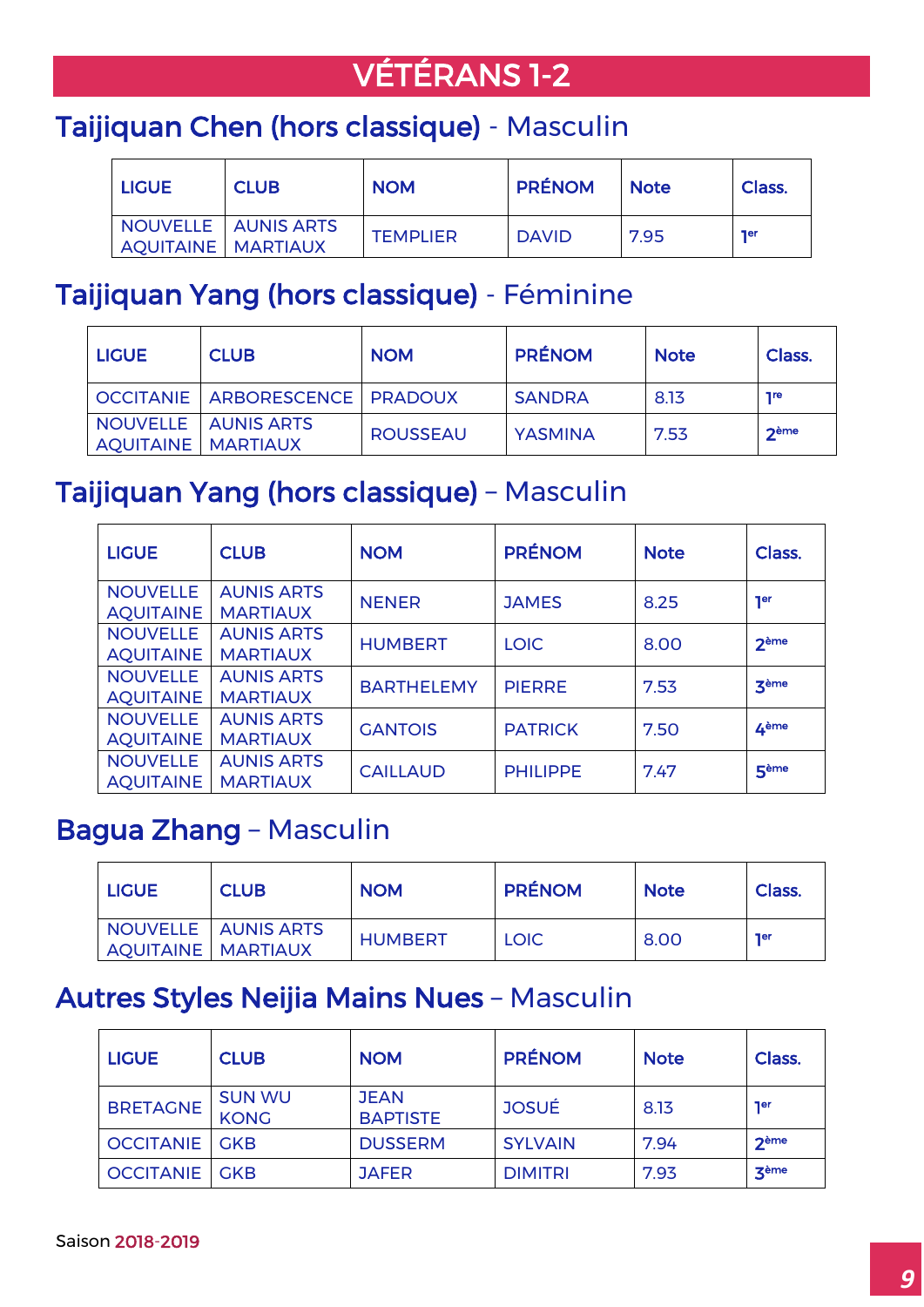# VÉTÉRANS 1-2

## 32 mvts Jian - Féminine

| <b>LIGUE</b> | <b>CLUB</b>                        | <b>NOM</b>       | <b>PRÉNOM</b>   | <b>Note</b> | Class.     |
|--------------|------------------------------------|------------------|-----------------|-------------|------------|
| <b>IDF</b>   | <b>PARIS JING</b><br><b>WU HUI</b> | <b>GATELLIER</b> | <b>VIRGINIE</b> | 8.18        | <b>Tre</b> |

### 42 mvts Jian - Masculin

| I LIGUE.      | <b>CLUB</b>                                                        | <b>NOM</b>        | <b>PRÉNOM</b>    | <b>Note</b> | Class. |
|---------------|--------------------------------------------------------------------|-------------------|------------------|-------------|--------|
| <b>FRANCE</b> | <b>HAUTS DE   CENTRE KUNG FU WUSHU</b><br><b>TECHNIQUES DOUCES</b> | <b>GUILLOUARD</b> | ALEXANDRE   8.17 |             | ner    |

#### Taiji Dao – Masculin

| <b>LIGUE</b>              | <b>CLUB</b>                | <b>NOM</b> | <b>PRÉNOM</b>   | <b>Note</b> | Class.     |
|---------------------------|----------------------------|------------|-----------------|-------------|------------|
| <b>AQUITAINE MARTIAUX</b> | <b>NOUVELLE AUNIS ARTS</b> | BARTHELEMY | <b>I PIFRRE</b> | 8.02        | <b>ner</b> |

#### Taiji Jian – Masculin

| <b>LIGUE</b>                | <b>CLUB</b>           | <b>NOM</b>      | <b>PRÉNOM</b>  | <b>Note</b> | Class.     |
|-----------------------------|-----------------------|-----------------|----------------|-------------|------------|
| <b>OCCITANIE GKB</b>        |                       | <b>JAFER</b>    | <b>DIMITRI</b> | 7.83        | <b>Ter</b> |
| <b>AQUITAINE   MARTIAUX</b> | NOUVELLE   AUNIS ARTS | <b>TEMPLIER</b> | <b>DAVID</b>   | 7.82        | $2$ ème    |

## Taiji Shan - Féminine

| <b>LIGUE</b>                        | <b>CLUB</b>                        | <b>NOM</b>      | <b>PRÉNOM</b>    | <b>Note</b> | Class.       |
|-------------------------------------|------------------------------------|-----------------|------------------|-------------|--------------|
| <b>OCCITANIE</b>                    | ARBORESCENCE   PRADOUX             |                 | <b>SANDRA</b>    | 8.32        | <b>Tre</b>   |
| <b>IDF</b>                          | <b>WUSHU SAINT-</b><br><b>MAUR</b> | <b>TROLEZ</b>   | <b>STEPHANIE</b> | 8.13        | $2$ ème      |
| <b>NOUVELLE</b><br><b>AQUITAINE</b> | AU JARDIN DU<br>TAO                | <b>CASTAGNE</b> | <b>PATRICIA</b>  | 7.80        | <b>3</b> ème |

## Autres Styles Neijia avec Instruments – Masculin

| <b>LIGUE</b>                | <b>CLUB</b>           | <b>NOM</b>     | <b>PRÉNOM</b>  | <b>Note</b> | Class.     |
|-----------------------------|-----------------------|----------------|----------------|-------------|------------|
| <b>OCCITANIE GKB</b>        |                       | <b>DUSSERM</b> | <b>SYLVAIN</b> | 8.30        | <b>Ter</b> |
| <b>AQUITAINE   MARTIAUX</b> | NOUVELLE   AUNIS ARTS | <b>NENER</b>   | <b>JAMES</b>   | 8.27        | $2$ ème    |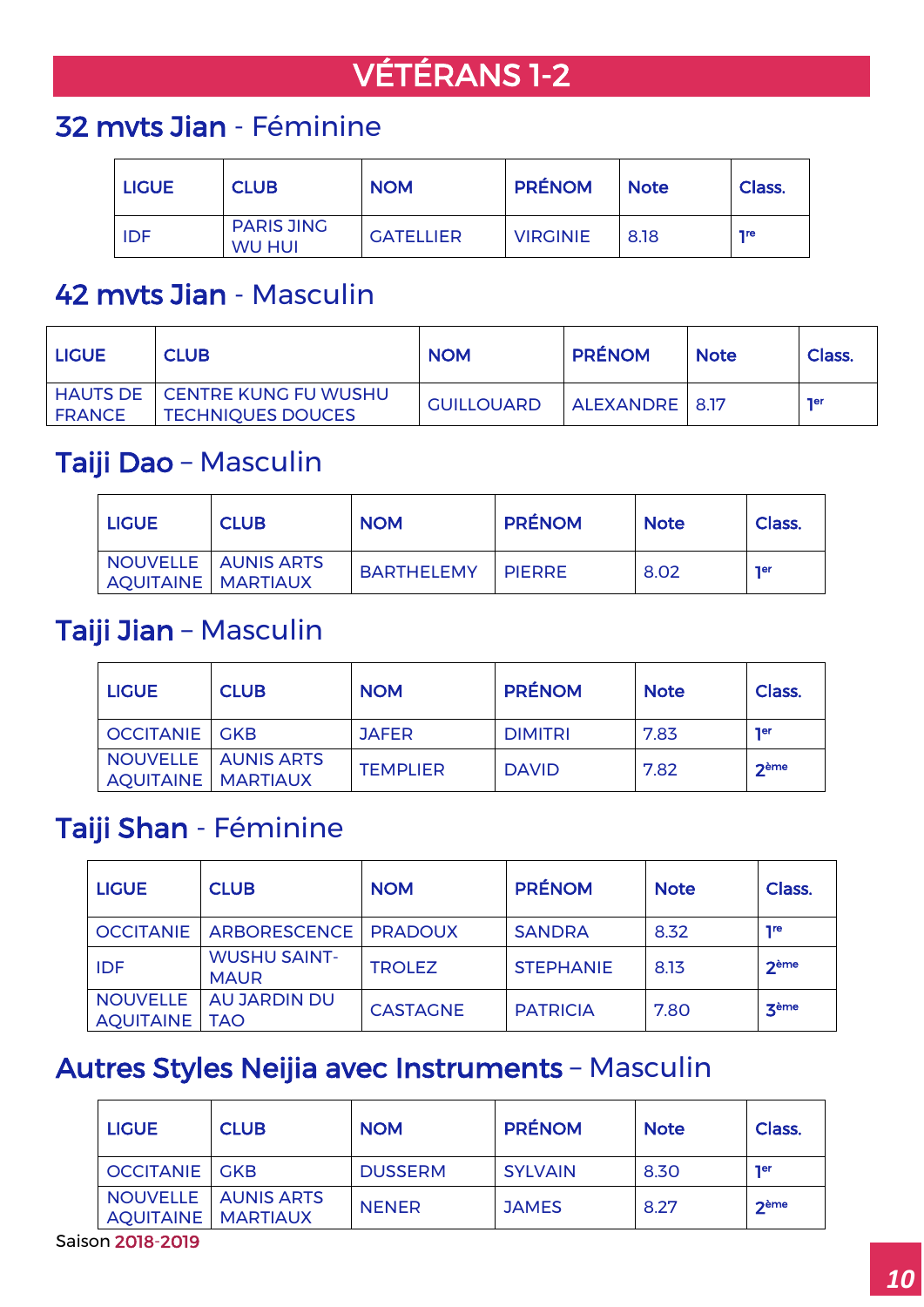# VÉTÉRANS 3-4

## 24 mvts - Féminine

| <b>LIGUE</b>                        | <b>CLUB</b>                       | <b>NOM</b>         | <b>PRÉNOM</b>    | <b>Note</b> | Class.           |
|-------------------------------------|-----------------------------------|--------------------|------------------|-------------|------------------|
| <b>NOUVELLE</b><br><b>AQUITAINE</b> | <b>AU JARDIN</b><br><b>DU TAO</b> | <b>GROLLEAU</b>    | <b>CATHERINE</b> | 7.72        | 7 <sub>re</sub>  |
| <b>NOUVELLE</b>                     | <b>AU JARDIN</b>                  | <b>CIANTAR</b>     | <b>DANIELE</b>   | 7.57        | 2 <sup>ème</sup> |
| <b>AQUITAINE</b><br><b>NOUVELLE</b> | <b>DU TAO</b><br><b>AU JARDIN</b> | <b>SICAULT</b>     | <b>MARTINE</b>   | 7.47        | <b>3</b> ème     |
| <b>AQUITAINE</b>                    | <b>DU TAO</b>                     |                    |                  |             |                  |
| <b>NOUVELLE</b><br><b>AQUITAINE</b> | <b>AU JARDIN</b><br><b>DU TAO</b> | <b>GEN MOUTIER</b> | <b>DANIELE</b>   | 7.40        | 4 <sup>ème</sup> |

## 24 mvts – Masculin

| <b>LIGUE</b>                        | <b>CLUB</b>                       | <b>NOM</b>         | <b>PRÉNOM</b>   | <b>Note</b> | Class.           |
|-------------------------------------|-----------------------------------|--------------------|-----------------|-------------|------------------|
| <b>NOUVELLE</b><br><b>AQUITAINE</b> | <b>AU JARDIN</b><br><b>DU TAO</b> | <b>ANGAMMARE</b>   | <b>MICHEL</b>   | 7.63        | <b>Ter</b>       |
| <b>NOUVELLE</b><br><b>AQUITAINE</b> | <b>AU JARDIN</b><br><b>DU TAO</b> | <b>FROIDEVEAUX</b> | <b>GEORGES</b>  | 7.57        | 2ème             |
| <b>NOUVELLE</b><br><b>AQUITAINE</b> | <b>AU JARDIN</b><br><b>DU TAO</b> | <b>HOUDAYER</b>    | <b>PHILIPPE</b> | 7.52        | zème             |
| <b>NOUVELLE</b><br><b>AQUITAINE</b> | <b>AU JARDIN</b><br><b>DU TAO</b> | <b>KHAYAT</b>      | <b>RIAD</b>     | 7.38        | 4 <sup>ème</sup> |
| <b>NOUVELLE</b><br><b>AQUITAINE</b> | <b>AU JARDIN</b><br><b>DU TAO</b> | <b>LE THANH</b>    | <b>HAI</b>      | 7.32        | 5 <sup>ème</sup> |

### Taijiquan Chen (hors classique) - Masculin

| I LIGUE                          | <b>CLUB</b>                                                       | <b>NOM</b>    | <b>PRÉNOM</b>   | <b>Note</b> | Class.     |
|----------------------------------|-------------------------------------------------------------------|---------------|-----------------|-------------|------------|
| <b>HAUTS DE</b><br><b>FRANCE</b> | <b>CENTRE KUNG FU</b><br><b>WUSHU TECHNIQUES</b><br><b>DOUCES</b> | <b>NGUYEN</b> | <b>PHILIPPE</b> | 8.63        | <b>ner</b> |

### Taijiquan Yang (hors classique) - Féminine

| <b>LIGUE</b>              | <b>CLUB</b>         | <b>NOM</b>   | <b>PRÉNOM</b>  | <b>Note</b> | Class.     |
|---------------------------|---------------------|--------------|----------------|-------------|------------|
| <b>AQUITAINE MARTIAUX</b> | NOUVELLE AUNIS ARTS | <b>JAGOT</b> | <b>COLETTE</b> | 7.30        | <b>Tre</b> |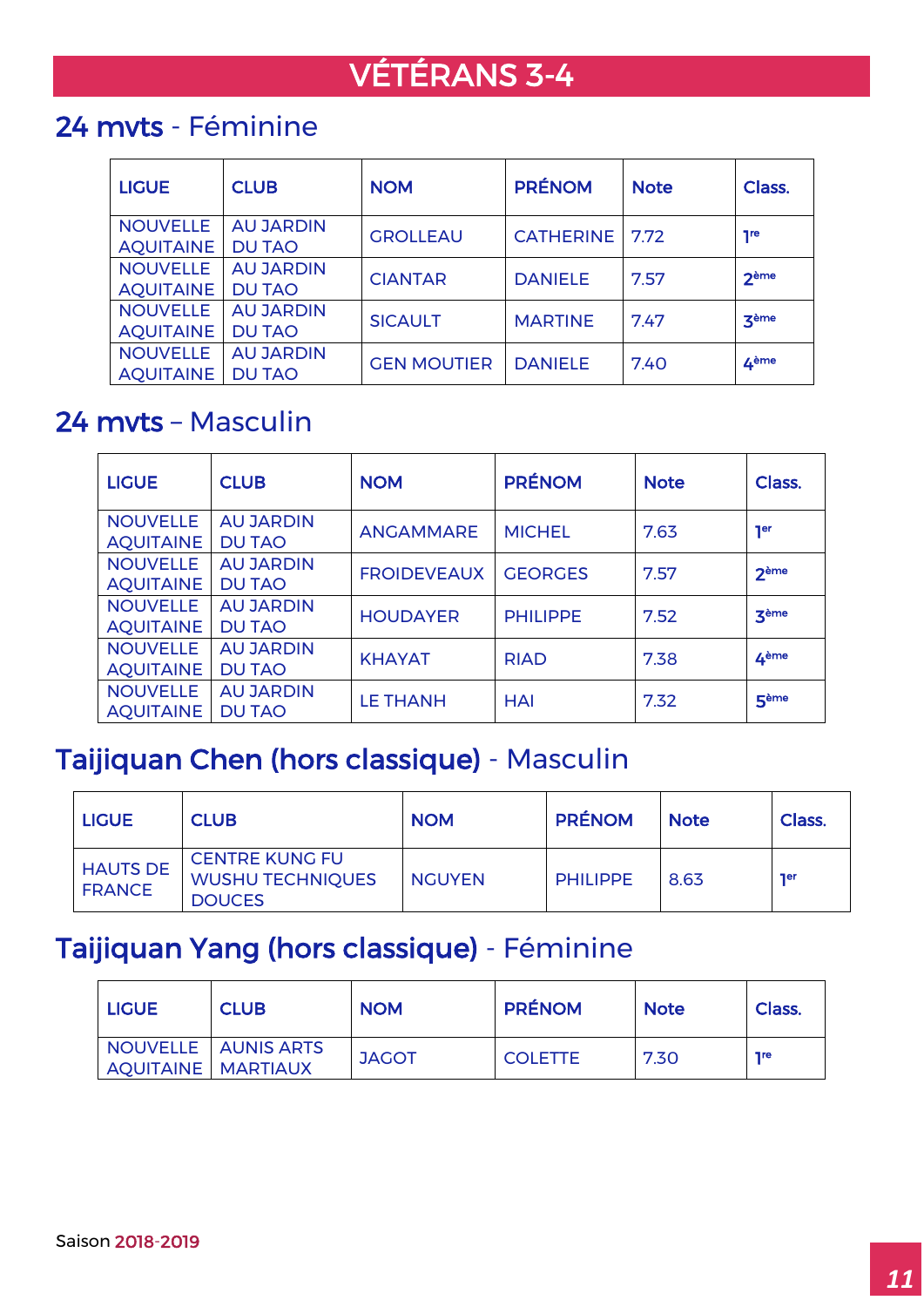# VÉTÉRANS 3-4

## Taijiquan Yang (hors classique) - Masculin

| <b>LIGUE</b>    | <b>CLUB</b> | <b>NOM</b>    | <b>PRÉNOM</b>         | <b>Note</b> | Class.     |
|-----------------|-------------|---------------|-----------------------|-------------|------------|
| <b>BRETAGNE</b> | SUN WU      | <b>BRIAND</b> | <b>CHRISTIAN</b> 7.70 |             | <b>Ter</b> |

#### Autres Styles Neijia Mains Nues – Féminine

| <b>LIGUE</b> | <b>CLUB</b>                   | <b>NOM</b>       | <b>PRÉNOM</b>   | <b>Note</b> | Class.     |
|--------------|-------------------------------|------------------|-----------------|-------------|------------|
| <b>IDF</b>   | <b>DRAGON</b><br><b>BUSSY</b> | <b>TRAN CONG</b> | <b>FRANCINE</b> | 8.43        | <b>Tre</b> |

#### Taiji Dao - Masculin

| <b>LIGUE</b>                | <b>CLUB</b>           | <b>NOM</b>      | <b>PRÉNOM</b>   | <b>Note</b> | Class.     |
|-----------------------------|-----------------------|-----------------|-----------------|-------------|------------|
| <b>AQUITAINE   MARTIAUX</b> | NOUVELLE   AUNIS ARTS | <b>BRETHOME</b> | <b>PHILIPPE</b> | 8.12        | <b>Ter</b> |

#### Taiji Jian - Masculin

| <b>LIGUE</b>                     | <b>CLUB</b>                                                       | <b>NOM</b>    | <b>PRÉNOM</b>   | <b>Note</b> | Class.     |
|----------------------------------|-------------------------------------------------------------------|---------------|-----------------|-------------|------------|
| <b>HAUTS DE</b><br><b>FRANCE</b> | <b>CENTRE KUNG FU</b><br><b>WUSHU TECHNIQUES</b><br><b>DOUCES</b> | <b>NGUYEN</b> | <b>PHILIPPE</b> | 8.47        | <b>ner</b> |

#### Taiji Shan – Masculin

| <b>LIGUE</b>                               | <b>CLUB</b> | <b>NOM</b>   | <b>PRÉNOM</b> | <b>Note</b> | Class.     |
|--------------------------------------------|-------------|--------------|---------------|-------------|------------|
| I NOUVELLE   AU JARDIN<br>AQUITAINE DU TAO |             | <b>KLEIN</b> | <b>ALBERT</b> | 7.50        | <b>Ter</b> |

### Autres Styles Neijia avec Instruments – Féminine

| <b>LIGUE</b> | <b>CLUB</b>                   | <b>NOM</b>       | <b>PRÉNOM</b>   | <b>Note</b> | Class.     |
|--------------|-------------------------------|------------------|-----------------|-------------|------------|
| <b>IDF</b>   | <b>DRAGON</b><br><b>BUSSY</b> | <b>TRAN CONG</b> | <b>FRANCINE</b> | 8.23        | <b>Tre</b> |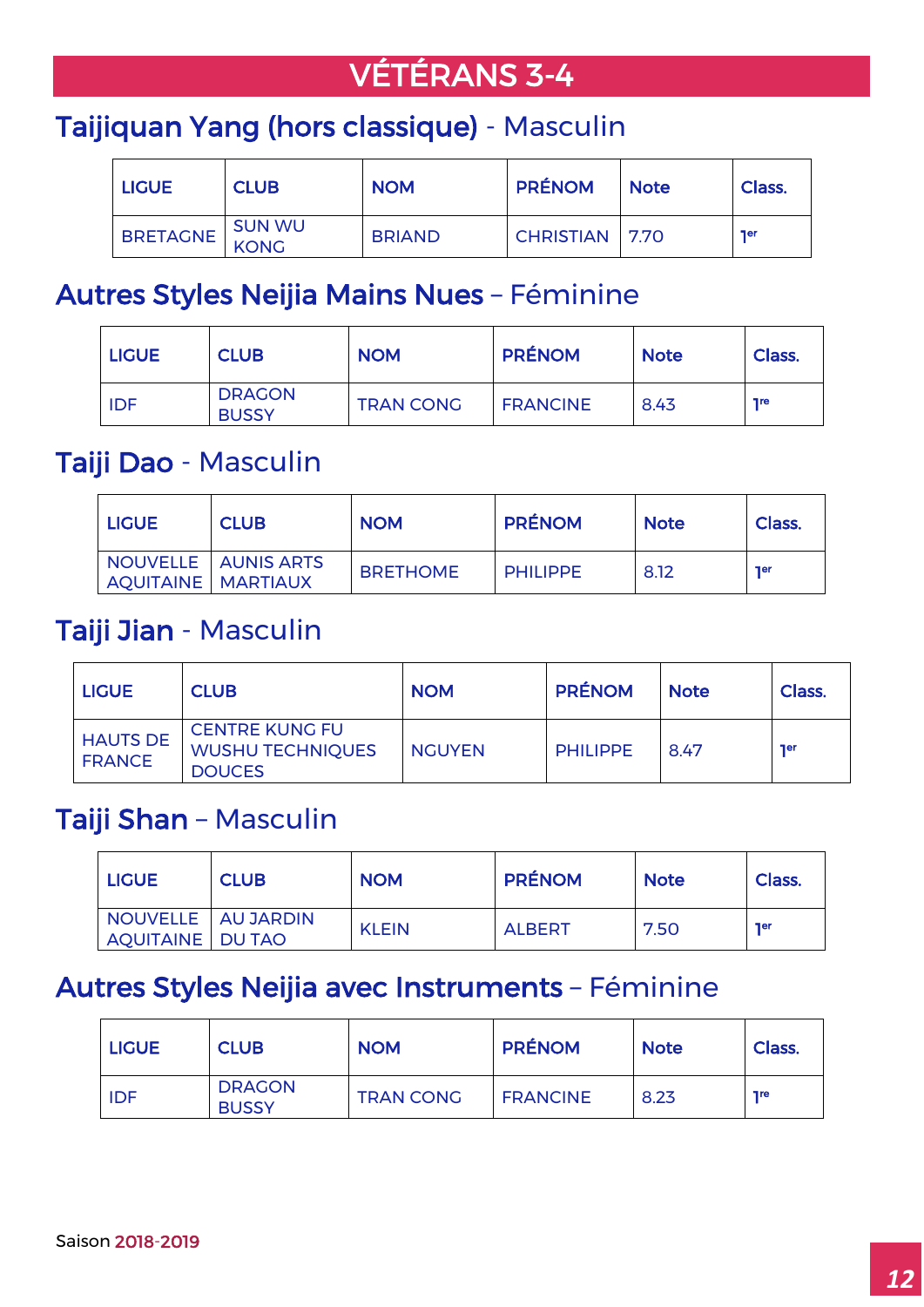## JITI

## Taolu synchronisé Taijiquan

 $\overline{a}$ 

| <b>CLUB</b>         | <b>Note</b><br>générale | Classement |
|---------------------|-------------------------|------------|
| AU JARDIN DU TAO #1 | 7.94                    | <b>Ter</b> |
| AU JARDIN DU TAO #3 | 793                     | $2$ ème    |
| AU JARDIN DU TAO #2 | 7.83                    | zème       |

# CLASSEMENT PAR LIGUES

#### 7 Ligues régionales étaient représentées sur cette compétition.



| <b>LIGUES</b>               | <b>ATHLÈTES</b> | <b>OR</b> | <b>ARGENT</b> | <b>BRONZE</b> |
|-----------------------------|-----------------|-----------|---------------|---------------|
| <b>HAUTS DE FRANCE</b>      |                 | 23        |               | O             |
| <b>NOUVELLE AQUITAINE</b>   | 25              |           | −             | 5             |
| <b>IDF</b>                  |                 | 10        |               |               |
| <b>BRETAGNE</b>             | 4               | ⇁         |               | Ω             |
| <b>OCCITANIE</b>            | 4               | 6         |               |               |
| <b>NORMANDIE</b>            | 4               | 3         | 5             | $\Omega$      |
| <b>AUVERGNE RHONE ALPES</b> |                 | O         |               |               |